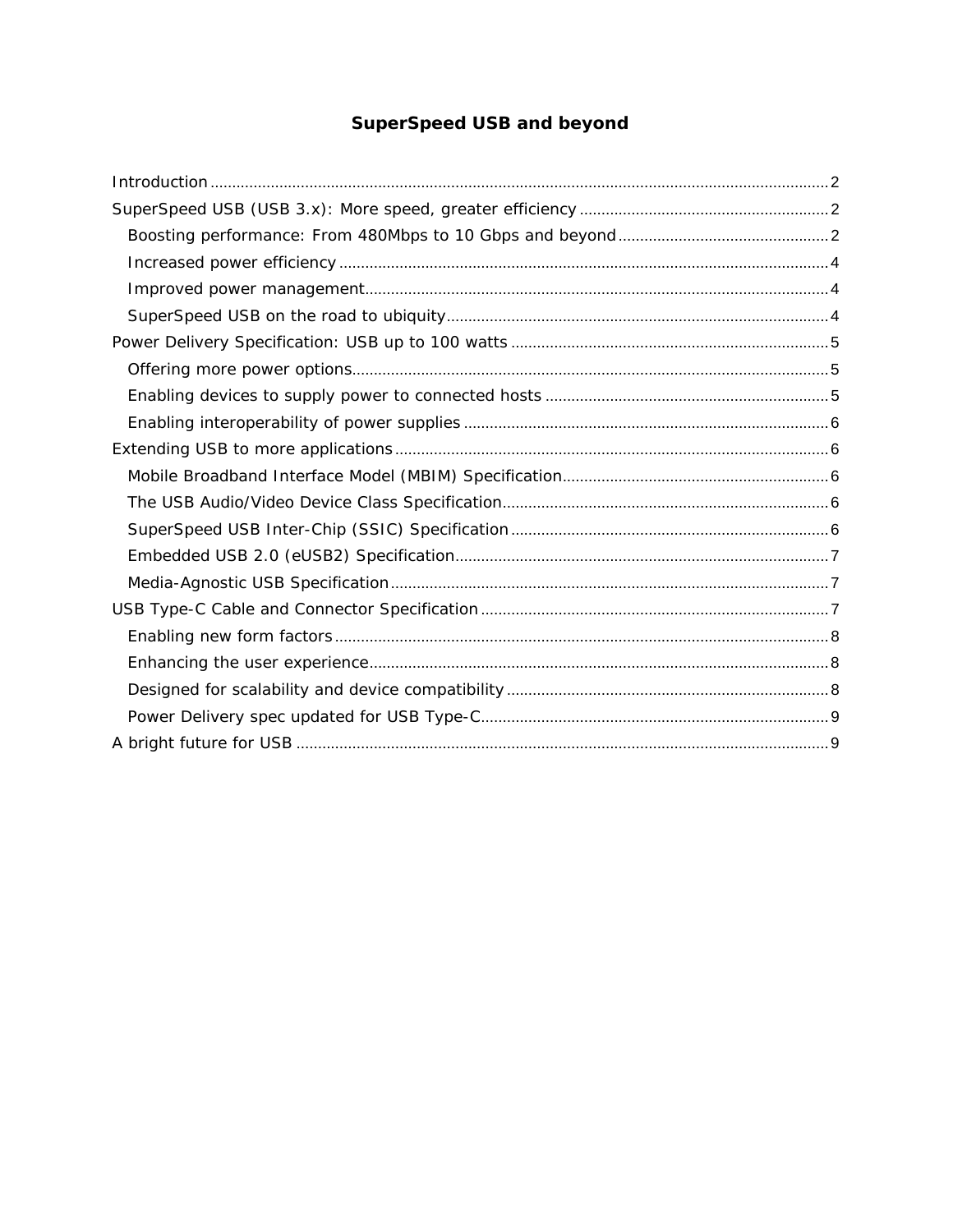## <span id="page-1-0"></span>**Introduction**

Universal Serial Bus (USB) technology has been popular since its introduction in 1996, thanks largely to the low cost of the technology, its ease of adoption, and the convenience it offers to consumers for transferring data, connecting accessory devices to personal computing products and charging mobile devices. The USB Implementers Forum (USB-IF) and USB 3.0 Promoter Group continue to advance the technology to deliver more power, speed and convenience to users. The latest innovations include a new, higher-performance SuperSpeed USB, more user-friendly connector and cable designs, more flexible power and data delivery options, and greater energy efficiency. These innovations have enabled USB to realize its potential to enable single-connector platforms, which promise to deliver even more convenience and flexibility to consumers.

# <span id="page-1-1"></span>**SuperSpeed USB (USB 3.x): More speed, greater efficiency**

#### <span id="page-1-2"></span>*Boosting performance: From 480Mbps to 10 Gbps and beyond*

In the decade after USB 2.0 was introduced in 2000, users required an increasing amount of storage and bandwidth to view, transfer and store high-definition images and video. Transferring large media files requires a storage medium that's capable of data transfer rates greater than 100MB/sec, but USB 2.0 topped out at roughly 32MB/sec.

"There was a push for a higher data rate, and at the same time vendors were saying 'gee, if we only had a little more power'," says Bob Dunstan, an Intel Architect. To address consumers' need for both higher performance and power, SuperSpeed USB (USB 3.0) was released in November 2008.<sup>[1](#page-1-3)</sup> It delivered a data rate of 5 Gbps—ten times faster than USB 2.0 and 4.5W – nearly twice the power available from USB 2.0.

The next generation of the technology, USB 3.1 (SuperSpeed Gen 2), introduced in July 2013, doubled the speed again, from 5 to 10 Gbps—up to 20 times faster than USB 2.0.

These dramatic performance improvements radically reduced the time it takes to complete common data transfer tasks, such as backups to external drives and downloading of songs, photos and videos. For instance, downloading a 25-gigabyte high-definition movie would take more than nine hours using USB 1.0 but only 25 seconds using USB 3.1.

Operating at 10Gbps, USB 3.1 enables users to attach much higher performance peripherals to their devices, including multiple displays and audio/video players that can drive Ultra-HD (4K) displays. The revised spec also offers high-speed data synchronization and enables multi-function, single-port connections.

> *Downloading a 25-gigabyte high-definition movie would take more than nine hours using USB 1.0 but only 25 seconds using USB 3.1.*

SuperSpeed USB 3.1 requires vendors to certify that their cables and connectors can operate at 10 Gbps. SuperSpeed USB 3.1



*Ad touting SuperSpeed USB as "the most widely accepted, reliable form of connectivity out* 

<span id="page-1-3"></span>*there."* <sup>1</sup> The spec was developed by the USB 3.0 Promoter Group, which consists of Hewlett-Packard Company, Intel Corporation, Microsoft, Renesas Electronics, STMicroelectronics and Texas Instruments. j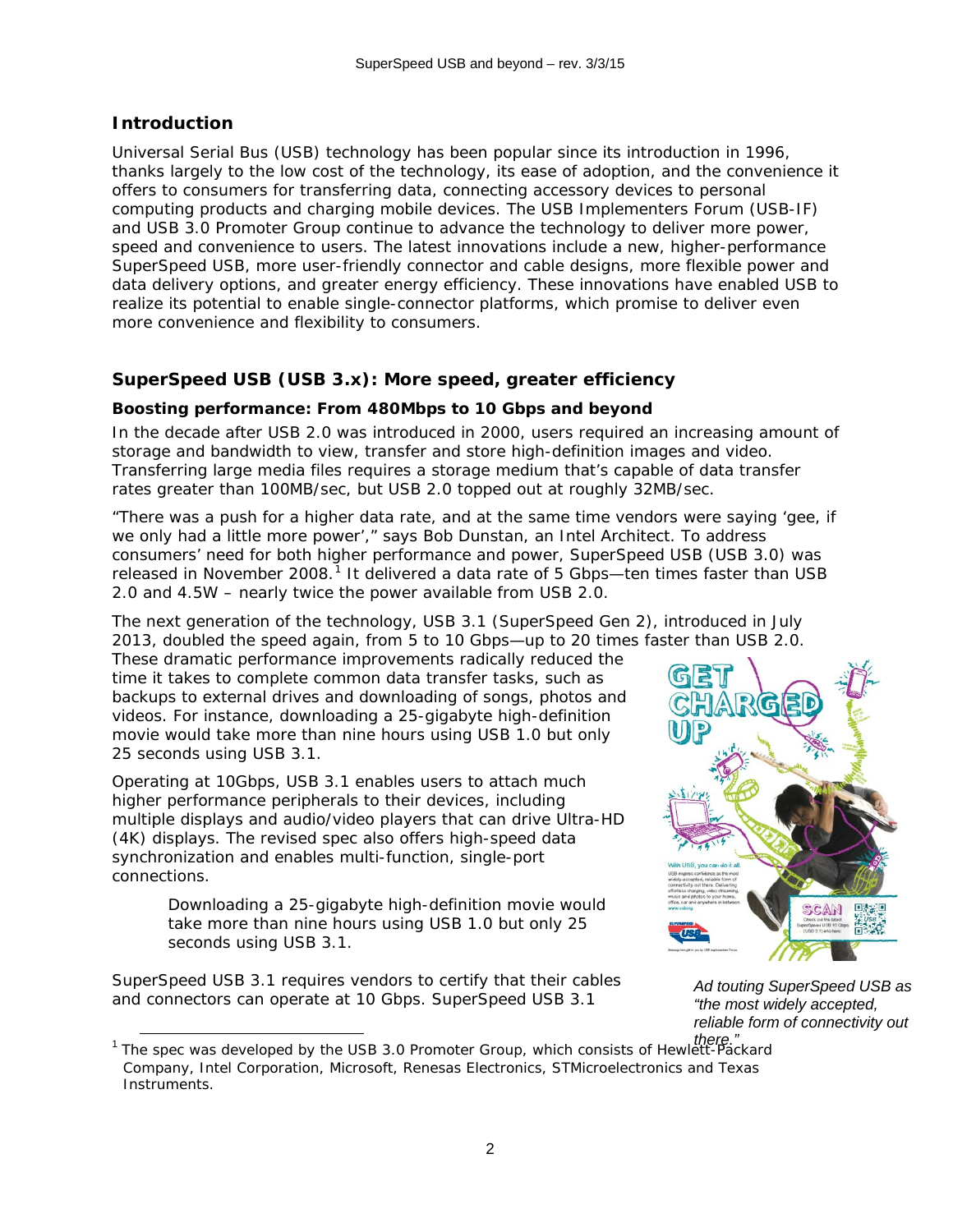requires vendors to certify that their cables and connectors can operate at 10 Gbps. The USB 3.1 connectors retain the same shape and pin count as earlier versions of the technology, some vendors have had to upgrade their cables to accommodate the higher speed. SuperSpeed USB 3.1 also requires changes to the silicon inside platforms, according to Brad Saunders, the Intel engineer who is Chairman of the Board of the USB-IF. "To run 10 gigabits per second requires changing the clock data rate, which existing platforms are not capable of doing. So there will be changes to silicon, both on the host side and the device side."

| <b>USB Versions - Performance</b> |                  |                                                                                                                                         |  |  |  |  |  |  |
|-----------------------------------|------------------|-----------------------------------------------------------------------------------------------------------------------------------------|--|--|--|--|--|--|
| <b>USB</b><br>version             | Date introduced  | Data clock speed                                                                                                                        |  |  |  |  |  |  |
| 1.0                               | January 1996     | 1.5 Mbps (Low Speed) and 12 Mbps (Full Speed)<br>$\bullet$                                                                              |  |  |  |  |  |  |
| 1.1                               | September 1998   | 1.5 Mbps (Low Speed) and 12 Mbps (Full Speed)<br>٠                                                                                      |  |  |  |  |  |  |
| 2.0                               | April 2000       | 1.5 Mbps (Low Speed), 12 Mbps (Full Speed) and 480<br>٠<br>Mbps (Hi-Speed)<br>Hi-Speed is up to 40x faster than Full Speed<br>$\bullet$ |  |  |  |  |  |  |
| 3.0                               | November 2008    | 5 Gbps (SuperSpeed Gen1)<br>٠<br>Up to 10x faster than USB 2.0 Hi-Speed<br>٠                                                            |  |  |  |  |  |  |
| 3.1                               | <b>July 2013</b> | 10 Gbps (SuperSpeed Gen2)<br>٠<br>Up to 20x faster than USB 2.0 Hi-Speed                                                                |  |  |  |  |  |  |

| <b>USB Comparative Performance for Common Data Transfer Tasks</b> |                                          |                                 |                            |                           |                                |                               |  |  |  |  |
|-------------------------------------------------------------------|------------------------------------------|---------------------------------|----------------------------|---------------------------|--------------------------------|-------------------------------|--|--|--|--|
| <b>USB</b><br>version                                             | Song $\angle$<br><b>Picture</b><br>(4MB) | 256 Flash<br>$(256 \text{ MB})$ | <b>USB Flash</b><br>(1 GB) | <b>SD-Movie</b><br>(6 GB) | <b>USB</b><br>Flash<br>(16 GB) | <b>HD</b><br>Movie<br>(25 GB) |  |  |  |  |
| 1.1                                                               | $5.3$ sec                                | $5.7$ min                       | $22 \text{ min}$           | 2.2 <sub>hr</sub>         | 5.9 <sub>hr</sub>              | 9.3 <sub>hr</sub>             |  |  |  |  |
| 2.0                                                               | $0.1$ sec                                | 8.5 sec                         | 33 sec                     | $3.3 \text{ min}$         | $8.9$ min                      | $13.9$ min                    |  |  |  |  |
| 3.0                                                               | $0.01$ sec                               | $0.6 \text{ sec}$               | $2.2$ sec                  | 13 sec                    | $36 \text{ sec}$               | 56 sec                        |  |  |  |  |
| 3.1                                                               | $0.004$ sec                              | $0.26$ sec                      | 1 sec                      | 6 sec                     | 16 sec                         | 25 sec                        |  |  |  |  |

*SuperSpeed USB delivers effortless audio/video streaming, music and photos to the home, office, and anywhere in between, across TVs, set-top boxes, PCs, smart phones and cars.*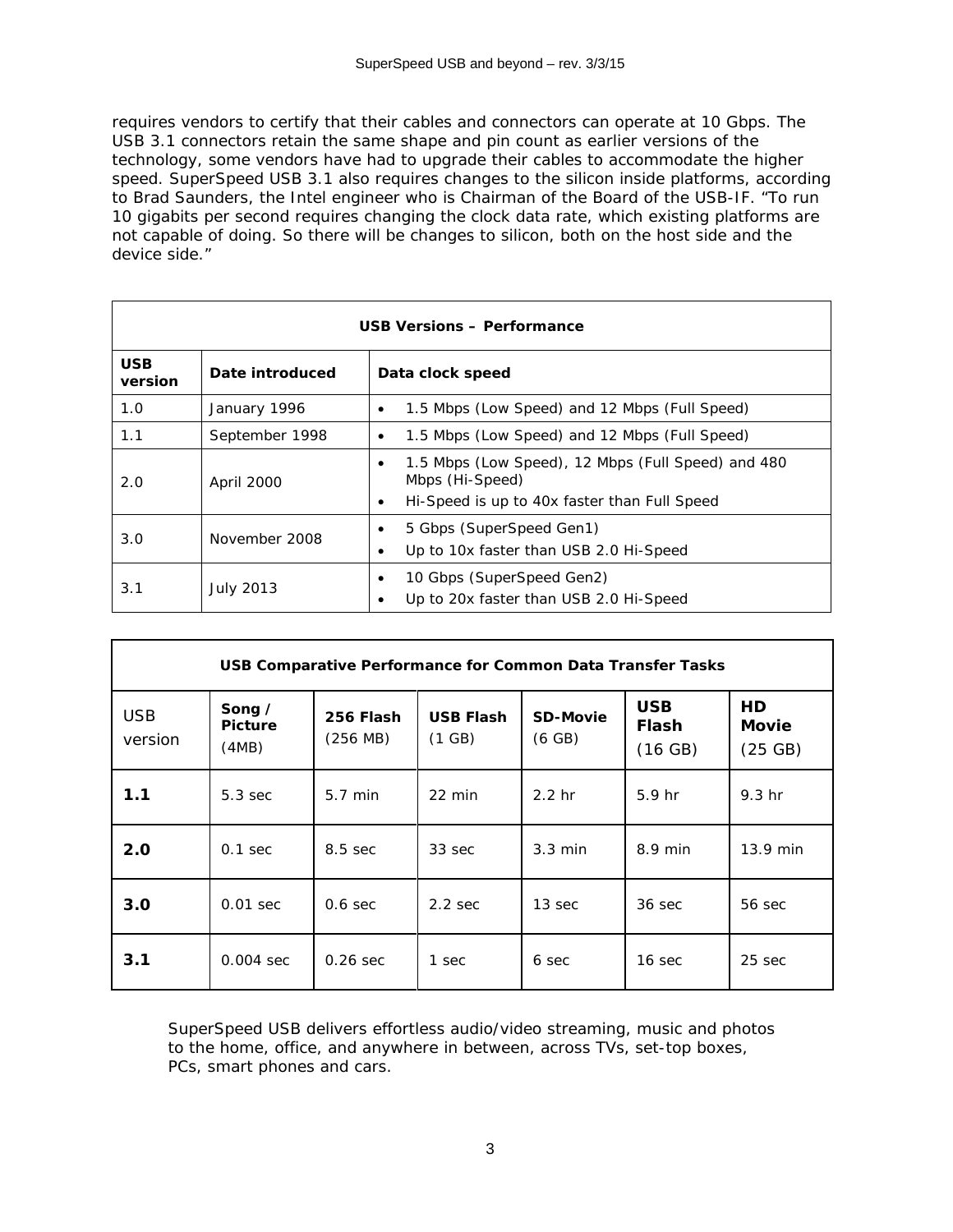### <span id="page-3-0"></span>*Increased power efficiency*

To meet the need for higher data transfer rates to move data between PCs and storage devices, the team developing USB 2.0 took advantage of the "high power" defined in the USB 1.1 spec to power devices up to 2.5 watts of power. "They decided this was probably sufficient, as most storage devices would be powered from the wall," says Dunstan.

In an attempt to squeeze more power out of USB 2.0, some vendors had developed 'Y' connectors, with two plugs to insert into USB ports. But this approach was not endorsed by the USB-IF, as it is electrically unsound.

SuperSpeed USB 3.0 addressed the need for more power, by redefining the low and high power limits (defined by earlier USB versions as 0.5W and 2.5W, respectively) to 0.75W and 4.5W. The spec enables more devices (storage in particular) to operate without 'Y' cables or wall warts. And like all versions of the spec, SuperSpeed USB was designed to be backwards compatible, so it works with devices that support previous versions of the technology.

## **IEC collaborates with the USB-IF to support next-generation high-speed data delivery and device charging applications**

In December 2014, the USB-IF and the IEC (International Electrotechnical Commission) announced they had expanded their cooperation on international standards to include the latest USB-IF specifications for high-speed data delivery and enhanced usages for device charging. These specs include USB Power Delivery (Rev. 2.0, v1.0), USB 3.1 (SuperSpeed USB 10 Gbps), and USB Type-C Cable and Connector specifications.\*

The IEC's endorsement formally recognizes USB's widespread adoption throughout the world. The endorsement will drive further adoption of USB globally, as IEC's standards are recognized and accepted throughout the world.

\* Source: USB-IF press release, December 8, 2014

### <span id="page-3-1"></span>*Improved power management*

To improve power management, SuperSpeed USB dropped device polling, a feature of USB 2.0 that used power unnecessarily by constantly checking the bus to see if devices were attached and in use. By contrast, SuperSpeed uses an interrupt-driven architecture that ignores connected devices until they actually do something. This significantly lowers power

consumption by allowing attached devices to go into a virtual sleep mode. (This can be particularly useful, for instance, when using a laptop under battery power, as it helps to extend battery life when USB peripherals are attached.)

> *Thanks to improved power management, transferring data via 5 Gbps SuperSpeed USB requires only about a third of the power needed to complete the same task using USB 2.0.*

# <span id="page-3-2"></span>*SuperSpeed USB on the road to ubiquity*



*SuperSpeed USB has been widely promoted at industry events.*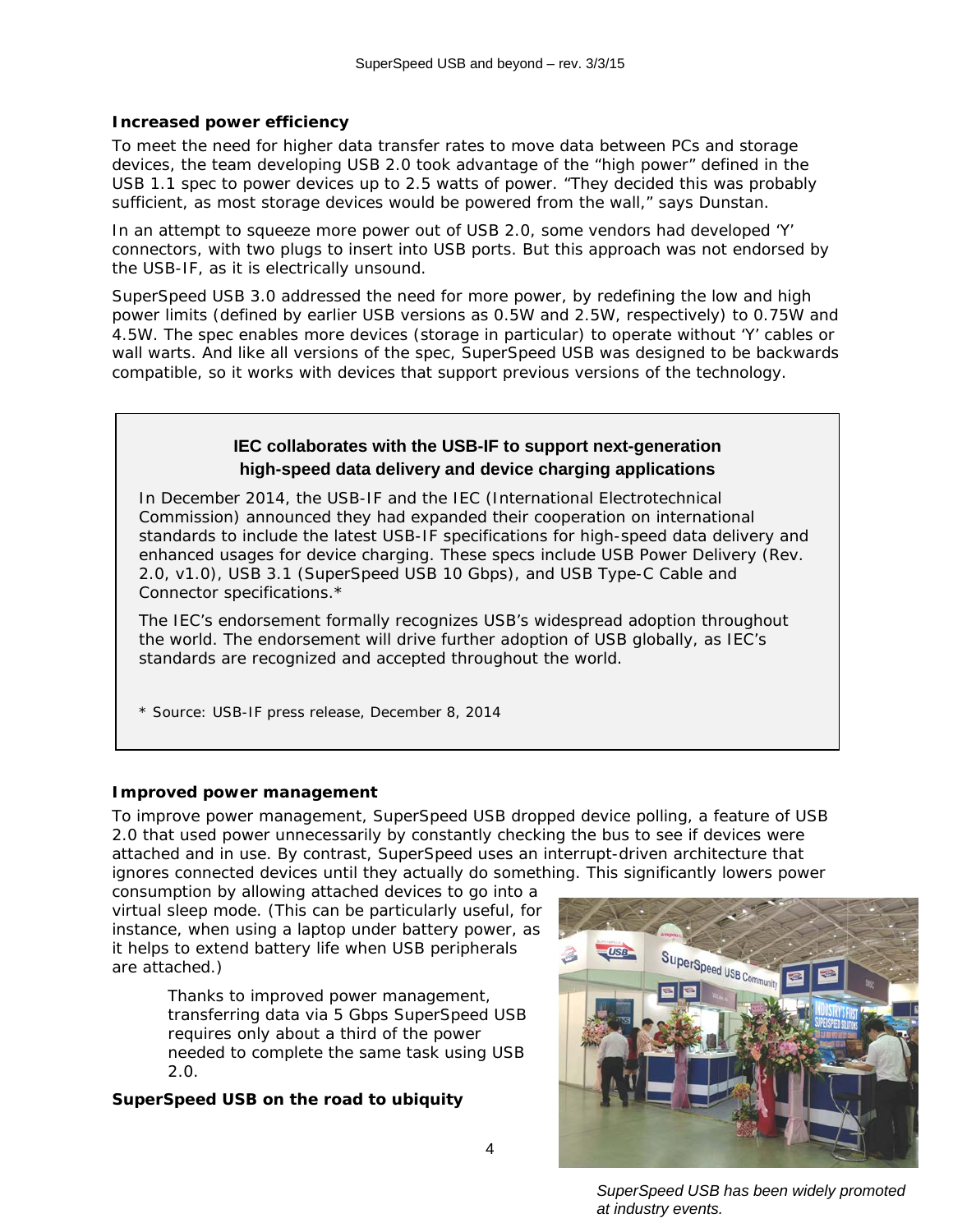The first SuperSpeed USB products reached the market in 2010, and Intel began supporting the spec natively in its products in 2012. A broad range of consumer devices take advantage of SuperSpeed USB, from digital cameras, thumb drives and E-readers to streaming media players, tablets and smart phones. In addition to consumer products, SuperSpeed USB enables many commercial applications that require moving large amounts of data, such as image acquisition, machine vision, medical and control applications.

By 2014, virtually every notebook shipped had USB 3.0 embedded, and Windows 8.1, the latest version of Microsoft's operating system, also supports the specification. The first SuperSpeed 3.1 products—both platforms and devices—were introduced to the market in 2015.

# <span id="page-4-0"></span>**Power Delivery Specification: USB up to 100 watts**

### <span id="page-4-1"></span>*Offering more power delivery applications*

At 4.5 watts, SuperSpeed USB supplies enough power to charge small, low-power devices such as cell phones and MP3 players. The addition of the USB Power Delivery specification radically increases the power that USB can deliver. It enables higher voltage and current in order to deliver power up to 100 watts over certified cables. Power management can be optimized across multiple peripherals such that each device uses only the power it requires. The power delivered is matched to cable capabilities, with the upper limited bounded by international safety requirements. The first version of the spec was announced in July 2012

and version 2.0 was released in September 2014.

The Power Delivery spec enables charging of higherpower devices that today are plugged into the wall, such as notebooks, PCs, monitors and printers. The spec enables voltage, current values and direction to be negotiated over the USB power pins. It optimizes power management, allowing power to be delivered only when

#### **USB Power Delivery Spec, v1.0** *Key characteristics*

- Tool to negotiate voltage, current and direction
- Enables power delivery up to 100 watts

and where it's needed. The spec is compatible with existing USB 2.0 and USB 3.1 cables and connectors, and it coexists with the USB Battery Charging 1.2 specification.

### <span id="page-4-2"></span>*Enabling devices to supply power to connected hosts*

One of the most powerful innovations of the Power Delivery spec is the ability to reverse the direction of current flow over USB cables, to negotiate power intelligently among devices. "Originally USB was developed with a very strong notion of upstream and downstream," says Dunstan. "You had an 'A' connector on the host and a 'B' connector on the device, and 'A' delivered power to 'B'. But if a monitor is plugged into the wall, why can't it power the notebook or PC? Why does power always have to go from the notebook or PC to the monitor instead of the other direction? We wanted to be able to reverse the power roles so that we could push power back into the A connector."

> *The ability to reverse the direction of current flow has transformed the traditional relationship between host and device. Leveraging USB Power Delivery, PCs and notebooks can receive power as well as deliver it.*

### *Beyond upstream vs. downstream*

Being able to reverse the direction of current flow changes the traditional power relationship between host and device. Normally the PC or notebook serves as host, delivering power to peripherals, but under the Power Delivery spec, that role can be reversed. "A monitor that's plugged into the wall and with a built-in USB hub could deliver power across the USB cable in the direction that's opposite of the normal host-to-device flow," says Dunstan. "That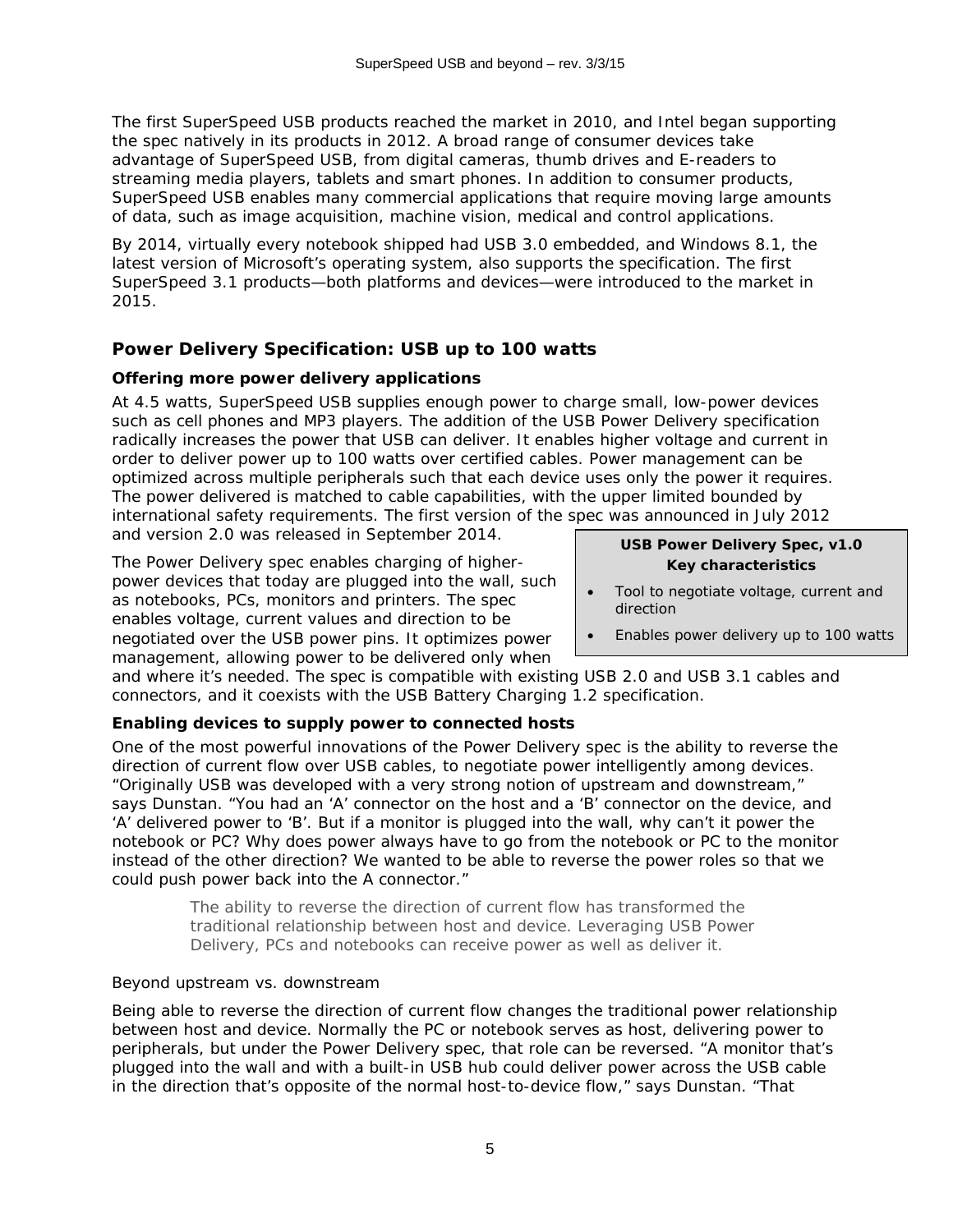would allow a monitor to charge the notebook at the same time it is being used along with a keyboard, mouse, hard drive and whatever other peripherals I have on my desk.

### <span id="page-5-0"></span>*Enabling interoperability of power supplies*

The USB Power Delivery spec enables systems with a standard USB connector to source or sink power at a negotiated level. This eliminates the inconvenience of dealing with multiple types of connectors that are used to supply different voltages and current. "I foresee that in the future we'll have outlet strips with a series of USB connectors," says Dunstan. "You will plug in your device to the strip and your device will negotiate the appropriate voltage and current."

As USB enables more interoperability of external power supplies, consumers will need fewer chargers/cables to operate all of their computing and electronics devices. They will no longer require drawers full of disparate adapters lying around the house, and the days of packing a dozen chargers when traveling will end. "The eventual vision is that you won't have to carry any charger when you travel because devices and public facilities like airports will support the same USB technology," says Dunstan. "Your hotel room will have a USBenabled power source and USB cables that will charge your phone and other devices you bring with you."

> *As USB enables more interoperability of external power supplies, consumers will need fewer chargers/cables to operate all of their computing and electronics devices.*

# <span id="page-5-1"></span>**Extending USB to more applications**

As USB has evolved, several specifications have been developed to improve the computing experience and expand the technology to new platforms. Five key specs are designed to improve the mobile experience, bring USB to new platforms, and eliminate the need for multiple audio and video cables.

### <span id="page-5-2"></span>*Mobile Broadband Interface Model (MBIM) Specification*

The Mobile Broadband Interface Model (MBIM) specification, announced in November 2011, defines a standard control/data plane for 3G and 4G wireless data modules and enables lowpower, high-efficiency device implementations. The spec provides support for basic connectivity everywhere, and it enables simultaneous transfer of multiple IP streams via a single USB interface. The MBIM spec also reduces overhead and boosts performance when communicating over USB to GSM radios and GSMA radios inside mobile devices.

### <span id="page-5-3"></span>*The USB Audio/Video Device Class Specification*

The USB Audio/Video (A/V) Device Class Specification, announced in May 2012, supports the transfer of A/V data over USB for smart phones, cameras, webcams, large HD displays and TVs. It enables manufacturers to develop single-cable devices, providing A/V, data and power over a single USB cable. And it gives consumers a solution that supplies data transfer, A/V capabilities, power, mass storage and more through a single connection, eliminating the need for multiple audio and video connectors and cables.

### <span id="page-5-4"></span>*SuperSpeed USB Inter-Chip (SSIC) Specification*

The SuperSpeed USB Inter-Chip (SSIC) specification, announced in May 2012, enables chipto-chip connections inside devices. "Because USB has been so highly successful as an external interface to connect devices to the PC, it has migrated to the inside of the box," says Saunders. "USB is used quite a bit inside platforms to connect devices such as modems and Bluetooth radios, which are now a chip on a motherboard connected directly to the host chipset."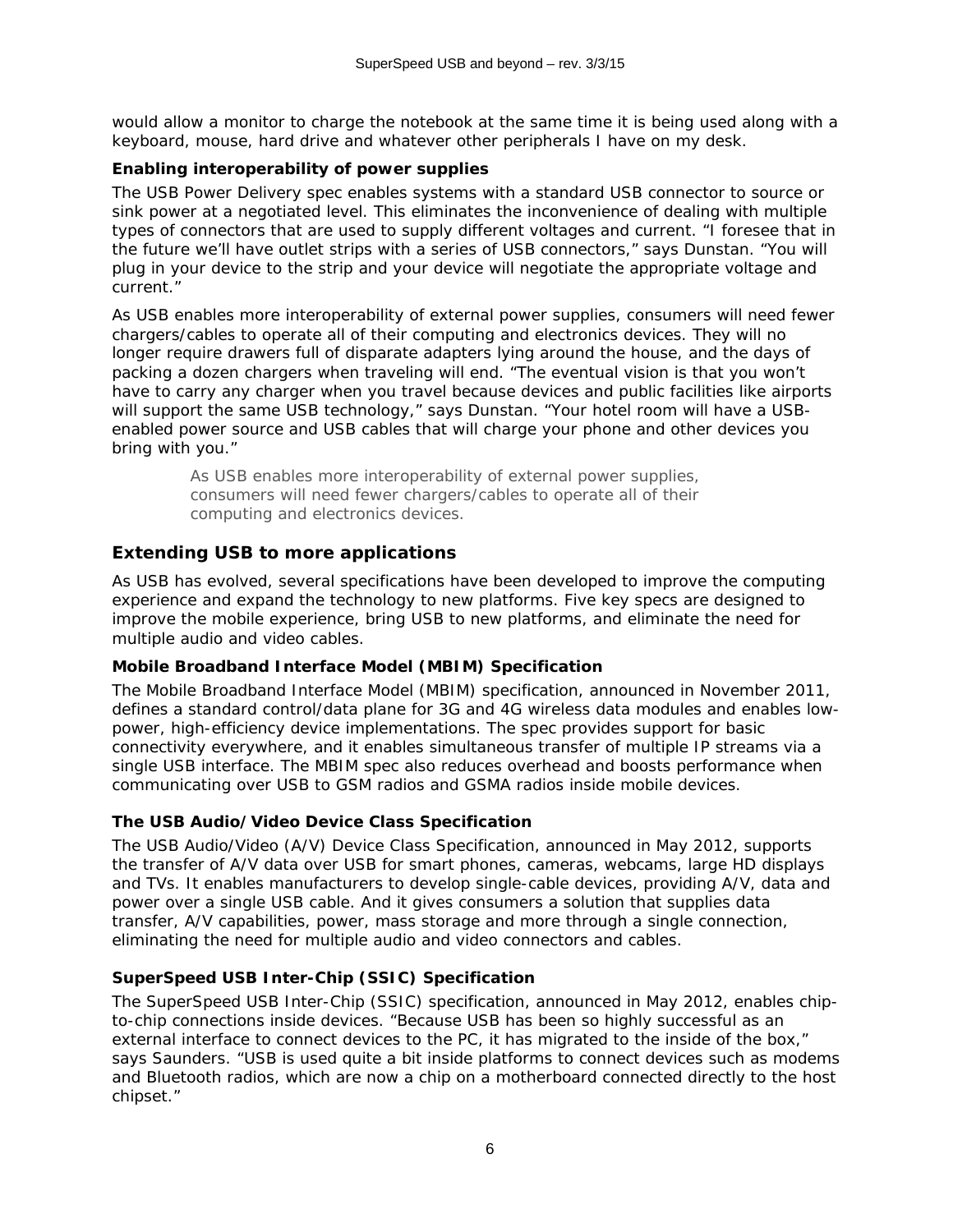The SSIC spec marries the SuperSpeed protocol with the MIPI [M-PHY standard](http://mipi.org/specifications/physical-layer) that mobile phone manufacturers already use. Combining the two creates a low-power, high-data-rate (5 Gbps) interconnect inside devices. Vendors are now developing products based on the spec.

### <span id="page-6-0"></span>*Embedded USB 2.0 (eUSB2) Specification*

The Embedded USB 2.0 (eUSB2) specification, announced in July 2014, is designed to enable communication and optimize power among inter-chip components. The eUSB2 spec also addresses the challenge of device reliability, as component sizes shrink and more of them can be packed onto a single chip. In addition, the spec provides for a low-voltage solution that supports process scalability.

### <span id="page-6-1"></span>*Media-Agnostic USB Specification*

The Media-Agnostic USB specification, announced in September 2013, is designed to allow wireless devices and docking stations to communicate over the USB protocol, without the need for a physical USB connection. The MA-USB spec enables the use of USB technology over a range of networking technologies, including Wi-Fi, WiGig, Ethernet, and even IP links. It also provides support for interoperability of devices from different vendors while leveraging existing USB infrastructure. The spec focuses on USB device management and transfers, and it targets wireless USB applications (docking, peripherals) and remote apps.

# <span id="page-6-2"></span>**USB Type-C Cable and Connector Specification**

USB has been evolving ever since its introduction, which helps to support its sustained success. In that spirit of evolution, in December 2013 the USB 3.0 Promoter Group announced the development of the USB Type-CTM connector and cable specification, a component of USB 3.1. The spec defines a new USB plug, cables and receptacles as well as the requirements for detecting and managing USB connections in a wired architecture. It also provides support for Alternate Modes, such as using a USB Type-C connector in docking applications. The spec is robust enough to support a wide range of products, including tablets, notebooks and PCs.

The USB Type-C spec is designed to accommodate emerging devices and platforms, ever higher performance demands, and users' need for greater convenience. It is a key spec needed to enable the vision of the single connector platform. "We're looking well out into the future to envision a time when every device has a single connector, and it's USB," says Ravencraft. "And that device could be very large – it could be a workstation or an HDTV with a USB hub built into it. And the surrounding equipment plugs into the TV, which becomes the source of your power and charging, as well as the other functions you want it to perform." The spec was completed in August 2014, and products with the USB Type-C connector were introduced to the market in 2015.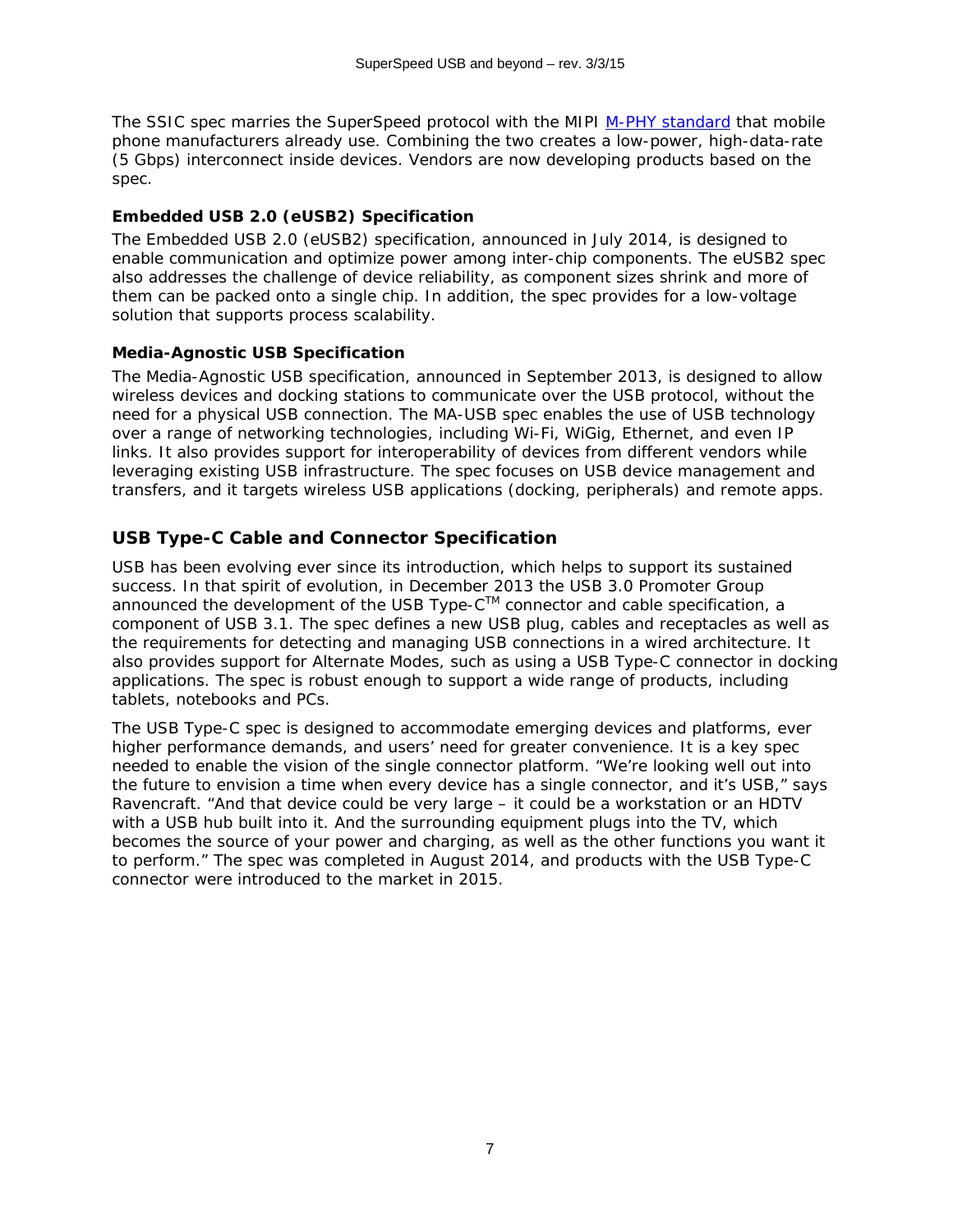

#### **Leveraging USB to Enable the Single Connector Platform**

*Along with the new USB Type-C cable and connector, USB 3.1 and USB Power Delivery 2.0 will bring enhanced applications, enabling a single-cable solution for data and power delivery.* 

#### <span id="page-7-0"></span>*Enabling new form factors*

The USB Type-C spec is tailored for emerging thinner, sleeker product designs, such as ultra-thin notebooks and mobile phones. The USB Standard-A host connector is too large for mobile form factors, and USB 3.0 Micro-AB is too big to meet the design requirements of new mobile phone designs. The new USB Type-C plug is similar in size to the USB 2.0 Micro-B plug, and the USB Type-C receptacle is low profile and narrower.

#### <span id="page-7-1"></span>*Enhancing the user experience*

Existing USB connector types are often inconvenient to use. There's confusion over the plug orientation and cable direction, and it's difficult to plug in a USB cable under "blind mating" or low-light conditions.

The USB Type-C plug was designed with ease of use in mind. The plug is reversible; it can be used upside down or upside up. It has rounded corners, a tactile feeling, and is more aesthetically pleasing than the current designs. The cable direction is reversible as well; users can plug either end of a USB Type-C cable into a supported host or device.

#### <span id="page-7-2"></span>*Designed for scalability and device compatibility*

The USB Type-C spec is designed to accommodate performance enhancements in future versions of USB, and to support scalable power charging using USB Power Delivery. The plug, receptacle and cable designs were built to enable future USB functional extensions as well.

The spec also will enable consumers to continue using their existing USB devices and platforms. It defines USB Type-C legacy cable assemblies and allows two USB Type-C-tolegacy adapters—one for legacy "thumb drive" use with new host platforms and the other, for adapting existing Micro-B chargers to new devices. The spec also defines functional extensions, including an Audio Adapter Accessory Mode—an alternative to a standard 3.5 mm audio jack.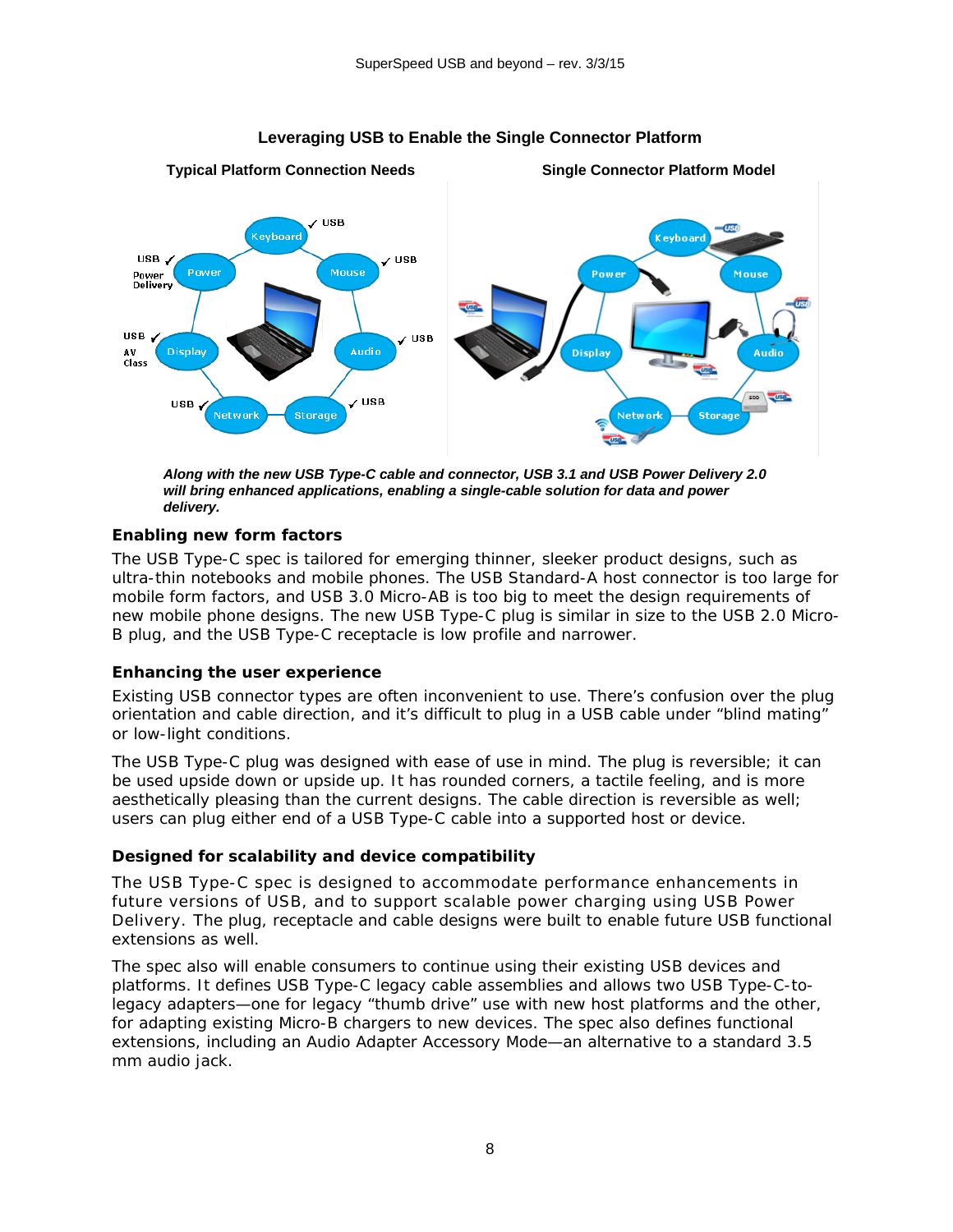### <span id="page-8-0"></span>*Leveraging USB Power Delivery*

In conjunction with the development of the USB Type-C spec, the USB Power Delivery spec was updated. The new version (2.0) is designed to enable enhanced power delivery implementations with USB Type-C. The first products based on USB Power Delivery rev 2.0 started shipping early in 2015.

# <span id="page-8-1"></span>**A bright future for USB**

As of November 2014, there were more than 1,360 certified SuperSpeed USB product types on the market, providing consumers worldwide with end-to-end solutions. Each certified product type corresponds to thousands of units shipped. The industry estimates that 684 million SuperSpeed USB devices were shipped in 2014. That figure is expected to double in 2015, to 1.7 billion devices, and more than 2.1 billion SuperSpeed products are projected to be shipped in 2016, as the popularity of USB continues to grow.

In total, there were more than 20 billion USB devices on the market at the end of 2014, and the number continues to climb. By 2018, annual shipments of all USB devices are projected to reach roughly 5.1 billion, an increase of more than 19% over [2](#page-8-2)012. $^2$ 



<span id="page-8-2"></span> $^2$  SNL Kagan Multimedia Research Group, February 2014. j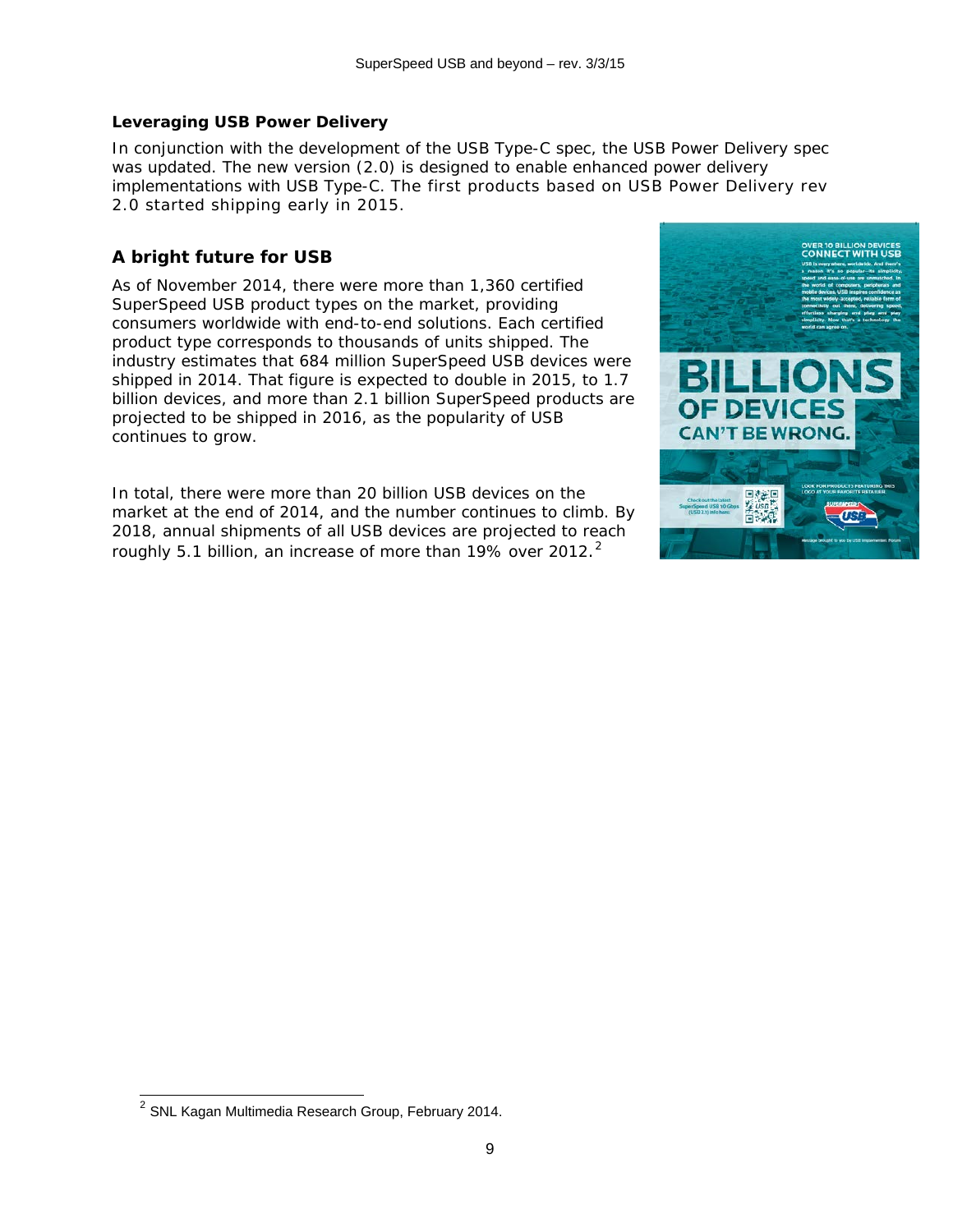

*Source: SNL Kagan Multimedia Research Group, February 2014.* 

The ongoing commitment of the USB-IF and USB 3.0 Promoter Group will help to ensure the sustained success of the technology. "We are always looking to extend USB capabilities over time, trying to get ahead of the need," says Saunders. "When we built SuperSpeed USB, we architected it with future scalability in mind. We've already boosted speeds from 5 to 10 Gbps to set the roadmap and enable solutions into 2015 and beyond, to support highperformance, state-of-the-art storage and high-def video."

With the introduction of reversible cables and plugs; superior power delivery and performance; and the evolution toward the single connector platform, USB is poised to remain the leading choice for connecting peripheral devices and charging applications for years to come. The USB-IF and USB promoter groups will continue to expand the global, interoperable USB ecosystem to include a broader set of existing and emerging applications, helping to make use of the technology even more ubiquitous.

#### *Learn more*

Read about the history of USB's development, how the technology evolved to become widely adopted by consumers and businesses worldwide, and the collaborative efforts that led to USB's endorsement by international standards bodies:

[www.intel.com/content/www/us/en/standards/usb-two-decades-of-plug-and-play-article.html](http://www.intel.com/content/www/us/en/standards/usb-two-decades-of-plug-and-play-article.html)